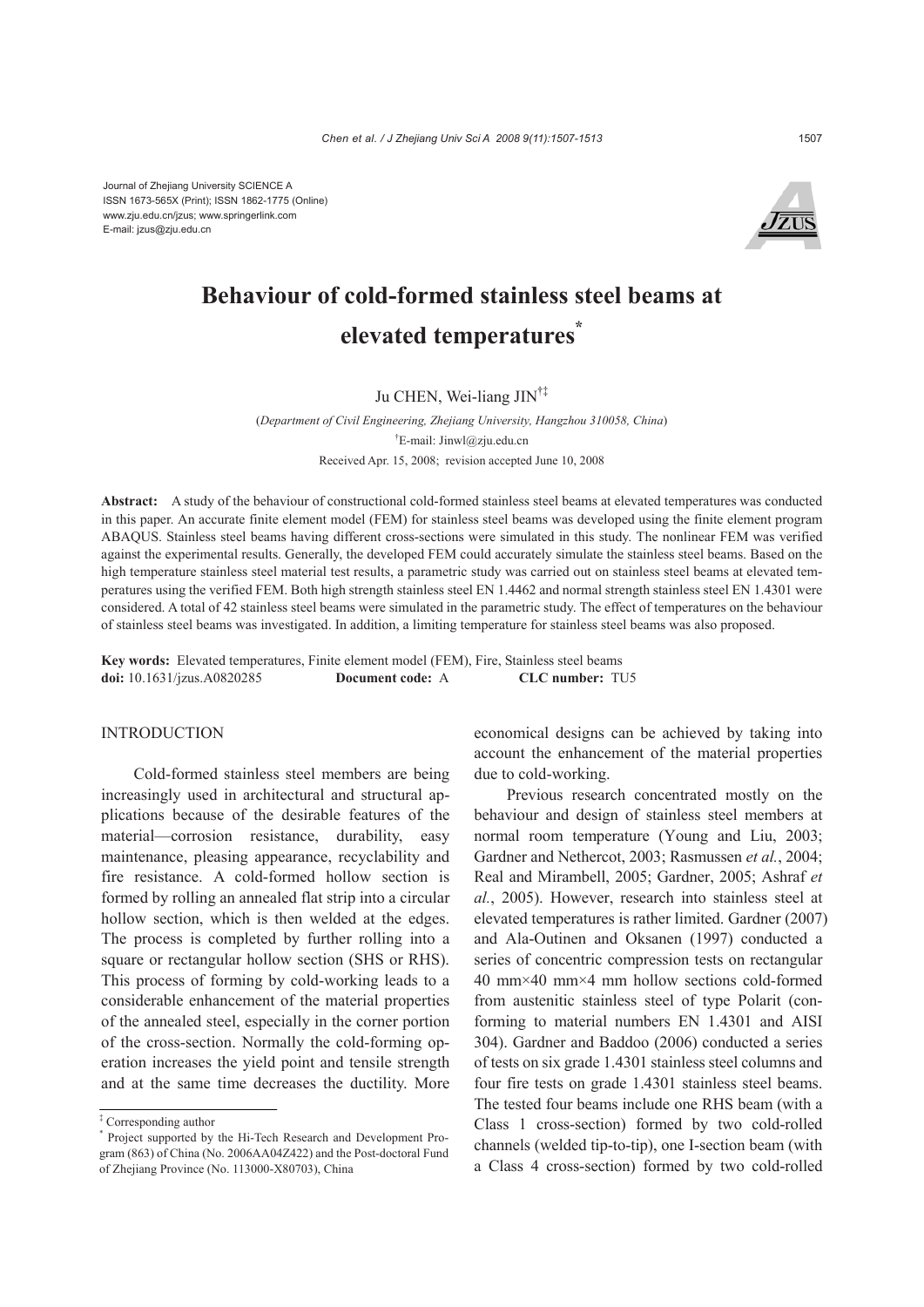channels (welded back-to-back), and two I-section beams of constant (Class 1) cross-section. Gardner and Ng (2006) investigated the temperature development in structural stainless steel sections exposed to fire. Therefore there is still a lack of information on the behaviour of cold-formed stainless steel beams at elevated temperatures. With heightened emphasis now being placed on the performance of structures at elevated temperatures (Bailey, 2004), and an increasing trend towards the use of bare steelwork (Wong *et al*., 1998), it is important to investigate the behaviour of cold-formed stainless steel members at elevated temperatures.

It can be quite costly and time-consuming for experimental investigation, therefore numerical methods have been used in the area of steel structural fire resistant design in recent years. The finite element program ABAQUS (2004) has been widely used to investigate the behaviour of cold-formed stainless steel members at normal room temperature. In addition, ABAQUS has also been used to investigate cold-formed steel members at elevated temperatures (Feng *et al.*, 2003; Lee and Mahendran, 2004). Therefore the finite element program ABAQUS is used to simulate cold-formed stainless steel beams at elevated temperatures in this study.

## FINITE ELEMENT MODEL

## **General**

In this study the stainless steel beams tested by Zhou and Young (2005) were firstly simulated to verify the finite element model (FEM). The FEM was developed according to the experimental setup, as shown in Fig.1. Load-displacement nonlinear analysis was performed in the analysis. In addition, careful attention was given to the choice of the element type and mesh size to combine a high level of numerical accuracy and stability with optimum computational efficiency.

#### **Finite element type and mesh**

A four-node doubly curved shell element with reduced integration and hourglass control (S4R5) was used in the simulation of beams. The element has five degrees of freedom per node. In the simulation of beams, only half of the specimen was modeled for symmetry. In order to choose the finite element mesh that provides accurate results with minimum computational time, convergence studies were conducted. It was found that an approximate 10 mm $\times$ 10 mm (length by width) ratio provides adequate accuracy in modeling the beams with a fine mesh in the corner portion, as shown in Fig.2.



**Fig.1 Comparison of (a) experimental specimen and (b) FEM for beam specimen N40-40-2** 



**Fig.2 Finite element mesh of beam specimen N40-40-2**

#### **Boundary conditions and load application**

Following the test procedure the beam was four-point loaded. In the FEM, the support plate was modeled as a rigid surface whose motion is governed by the reference point. The reference point of the support plate was restrained against *x*, *y* and *z* directions displacement as well as *y*- and *z*-axes rotation but was free to rotate about the *x*-axis. The loading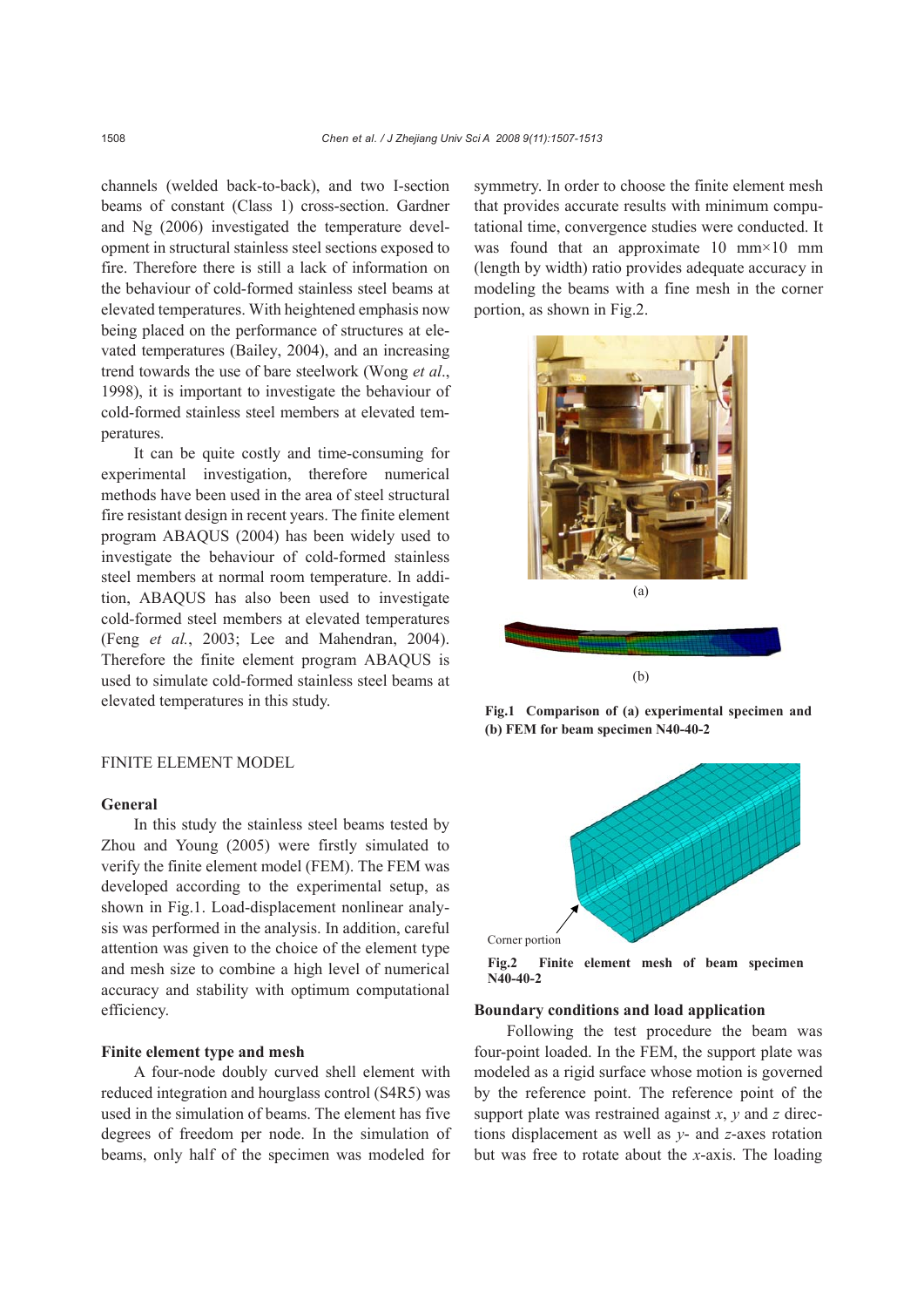plate was also modeled as a rigid surface. The reference point of the loading plate was restrained against *x* and *z* directions displacement as well as *y*- and *z*-axes rotation but was free to move in *y* direction and rotate about the *x*-axis. The constraint between the loading/support plate and specimen was simulated using a contact surface, as shown in Fig.3. The web stiffener plates which stiffen the section at the load and support points were simulated by increasing the approximate 70% thickness of the elements at the corresponding parts. Thus local failure at the loading and support points was prevented. The load was applied at the reference point of the loading plate. The nonlinear geometry parameter (NLGEOM) was included to deal with the large displacement analysis.



**Fig.3 Boundary conditions and load application of finite element model for specimen N40-40-2** 

#### **Material modeling**

In the FEM the measured stress-strain curves were used. The static stress-strain curves were first obtained by knowing the static loads near to the 0.2% proof stress and ultimate stress. Since the analysis involves large inelastic strains, the nominal (engineering) static stress-strain curve was converted to a true stress and plastic true strain curve. The true stress and plastic true strain were specified in ABAQUS (2004). Another important issue is thermal expansion. Stainless steel expands more than carbon steel at elevated temperatures. However, the specimens investigated in this study are free from thermal expansion and therefore it is not included.

## VERIFICATION OF FINITE ELEMENT MODEL

The stainless steel beams tested by Zhou and

Young (2005) were modeled in this study. The measured cross-section dimensions and material properties reported in Zhou and Young (2005) were incorporated in the FEM. The ultimate moments of the stainless steel beams obtained from finite element analysis (FEA)  $(M_{\text{u-FEA}})$  are compared with the test results  $(M<sub>u-TEST</sub>)$  presented by Zhou and Young (2005) in Table 1. The test specimens are labeled such that the steel types and cross-section dimensions could be identified from the label. For example, the labeled 'N100-50-2' defines the specimen having normal strength material and nominal overall depth of the web of 100 mm, overall flange width of 50 mm, and thickness of 2.0 mm. The mean values of the ultimate moment ratio  $(M_{\text{u-TEST}}/M_{\text{u-FEA}})$  are 0.97 with the corresponding coefficients of variation (COV) 0.025. A maximum difference in ultimate moments of 7% was observed between test and numerical results for a beam specimen of N120-60-2. The comparison indicates that the ultimate moments of beams predicted by the FEA are accurate. In addition, the load vs midspan deflection curve obtained from the FEA was compared with test results of specimen H40-40-2, as shown in Fig.4. It is also shown that the FEA results of the load vs mid-span deflection curve agree well with the test results.

**Table 1 Comparison of FEA results with stainless steel beam test results** 

| Specimen                | $M_{\rm n-TEST}$<br>(kN·m) | $M_{\textrm{\tiny{II-FFA}}}$<br>(kN·m) | Comparison<br>$M_{\text{u-TEST}}/M_{\text{u-FEA}}$ |
|-------------------------|----------------------------|----------------------------------------|----------------------------------------------------|
| $N40-40-2$              | 2.35                       | 2.42                                   | 0.97                                               |
| $N40-40-4$              | 5.11                       | 5.37                                   | 0.95                                               |
| N80-80-2                | 6.64                       | 6.94                                   | 0.96                                               |
| N80-80-5                | 24.78                      | 24.89                                  | 1.00                                               |
| N100-50-2               | 8.81                       | 9.19                                   | 0.96                                               |
| $N100-50-4$             | 21.28                      | 22.73                                  | 0.94                                               |
| $N120-60-2$             | 10.25                      | 11.03                                  | 0.93                                               |
| N <sub>120</sub> -60-4  | 34.09                      | 33.63                                  | 1.01                                               |
| $H40-40-2$              | 3.45                       | 3.45                                   | 1.00                                               |
| H50-50-1.5              | 3.48                       | 3.62                                   | 0.96                                               |
| H <sub>150</sub> -150-3 | 31.68                      | 32.85                                  | 0.96                                               |
| H <sub>150</sub> -150-6 | 108.60                     | 111.38                                 | 0.98                                               |
| H140-80-3               | 33.97                      | 35.80                                  | 0.95                                               |
| H160-80-3               | 39.36                      | 41.07                                  | 0.96                                               |
| H <sub>200</sub> -110-4 | 80.15                      | 80.20                                  | 1.00                                               |
| Mean                    | 0.97                       | COV                                    | 0.025                                              |

\* *COV*: Coefficients of variation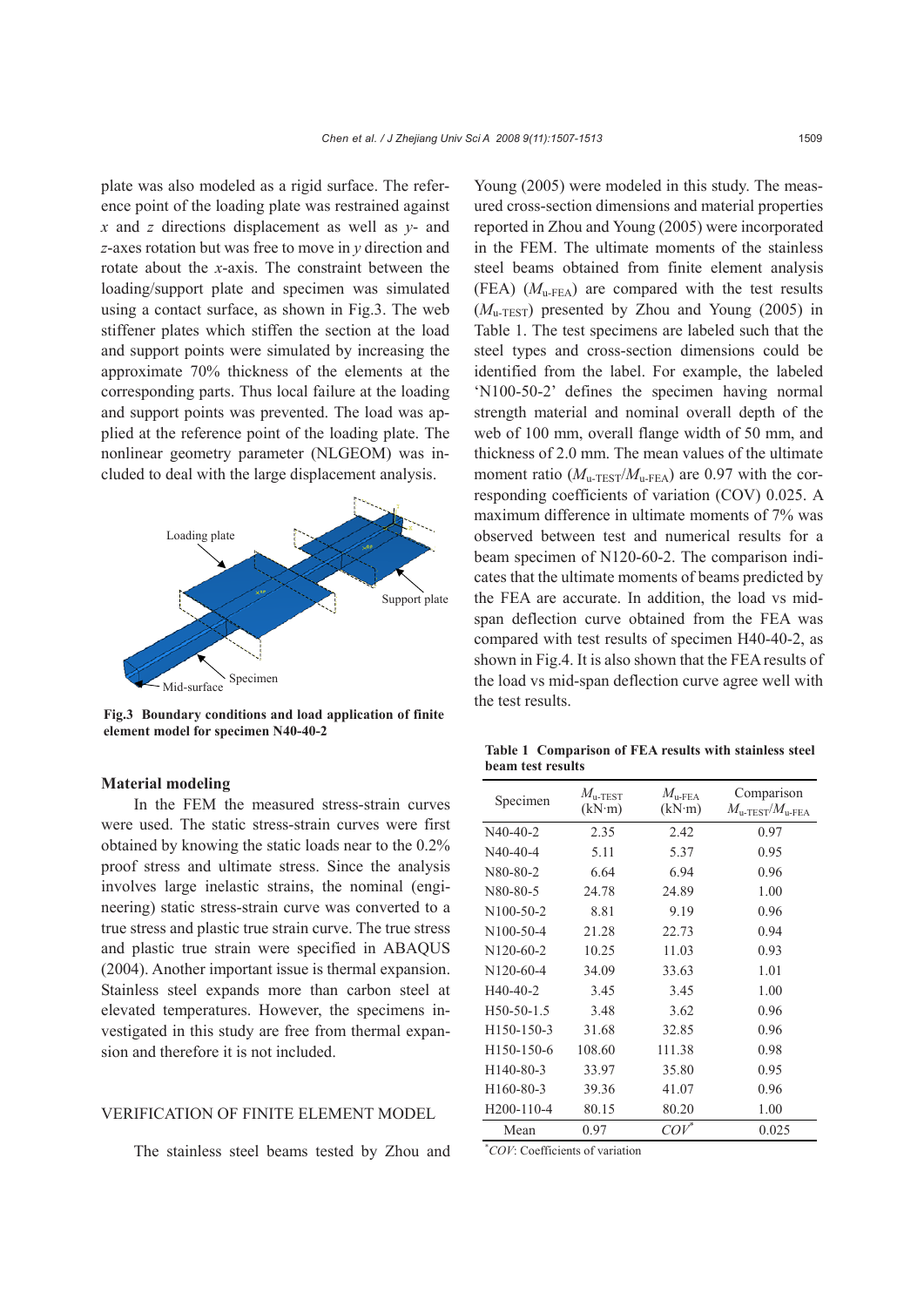

**Fig.4 Comparison of moment vs mid-span deflection curves obtained from test results of specimen H40-40-2 with FEA results** 

## PARAMETRIC STUDY

The verification showed that the FEM of stainless steel beams at elevated temperatures was reasonably accurate. Hence parametric study was carried out to investigate the behaviour of stainless steel beams at elevated temperatures. Cold-formed high strength stainless steel structural members have been increasingly used in structural applications (Young and Liu, 2005). However, there is no data available on the material behavior of cold-formed high strength stainless steel members at elevated temperatures. Therefore the behaviour of high strength stainless steel beams was also investigated in this paper. Three kinds of beam sections, namely 50-100-2, 40-40-2, 100-50-2, are investigated in the parametric study. The cross-section dimensions are shown in Table 2 using the symbols defined in Fig.5. Those sections are chosen so that both thin-walled and compact sections of rectangular and square sections are included.

An experimental investigation of the mechanical properties of high strength and normal strength stainless steel at elevated temperatures has been conducted by Chen and Young (2006). The test program included two stainless steel grades of EN 1.4462 and EN 1.4301 with nominal yield strengths of 793 MPa and 398 MPa, respectively. The yield strength  $(f_{y,T})$  and elastic modulus  $(E_T)$  of stainless steel grades of EN 1.4462 and EN 1.4301 at elevated temperatures were presented in Table 3. In the simulation of beams at elevated temperatures, the stress-strain curves of both high and normal strength stainless steel obtained by Chen and Young (2006) were used. The material behaviour provided by ABAQUS (2004) allows a



**Fig.5 Definition of symbols. (a) Square hollow section; (b) Rectangular hollow section** 

**Table 2 Dimensions for specimens of parametric study\***

| Specimen    | Web $d$ (mm) | Flange $b_f$ (mm) |
|-------------|--------------|-------------------|
| H50-100-2   | 52.0         | 102.0             |
| $H40-40-2$  | 42.0         | 42.0              |
| $H100-50-2$ | 102.0        | 52.0              |
| $N50-100-2$ | 52.0         | 102.0             |
| $N40-40-2$  | 42.0         | 42.0              |
| $N100-50-2$ | 102.0        | 52.0              |

<sup>\*</sup>The thickness *t* is 2.0 mm; the radius  $r_i$  is 2.0 mm; the length *L* is 1440 mm

multi-linear stress-strain curve to be used. The first part of the multi-linear curve represents the elastic part up to the proportional limit stress with measured elastic modulus and Poisson's ratio. In this study, the Poisson's ratio is taken as 0.3 under fire conditions. Generally, the Poisson's ratio is assumed to be independent of temperature (Kaitila, 2002; Zha, 2003). The labeling system for the stainless steel beams at elevated temperatures is similar to that used for normal room temperature. In the parametric study, the temperature is also considered in the labeling system. Therefore, the letter "T" is added in the labels. For example, the label "H40-40-2T22" defines the specimen of H40-40-2 at a temperature of 22 °C, where "T" indicates the temperature of the specimen followed by the value of the temperature in degree Celsius. The temperature values chosen in the parametric study are 22, 320, 450, 550, 660, 760 and 960 °C.

## DISCUSSION

The ultimate moment of high strength and normal strength stainless steel beams  $(M_{u,T})$  obtained from the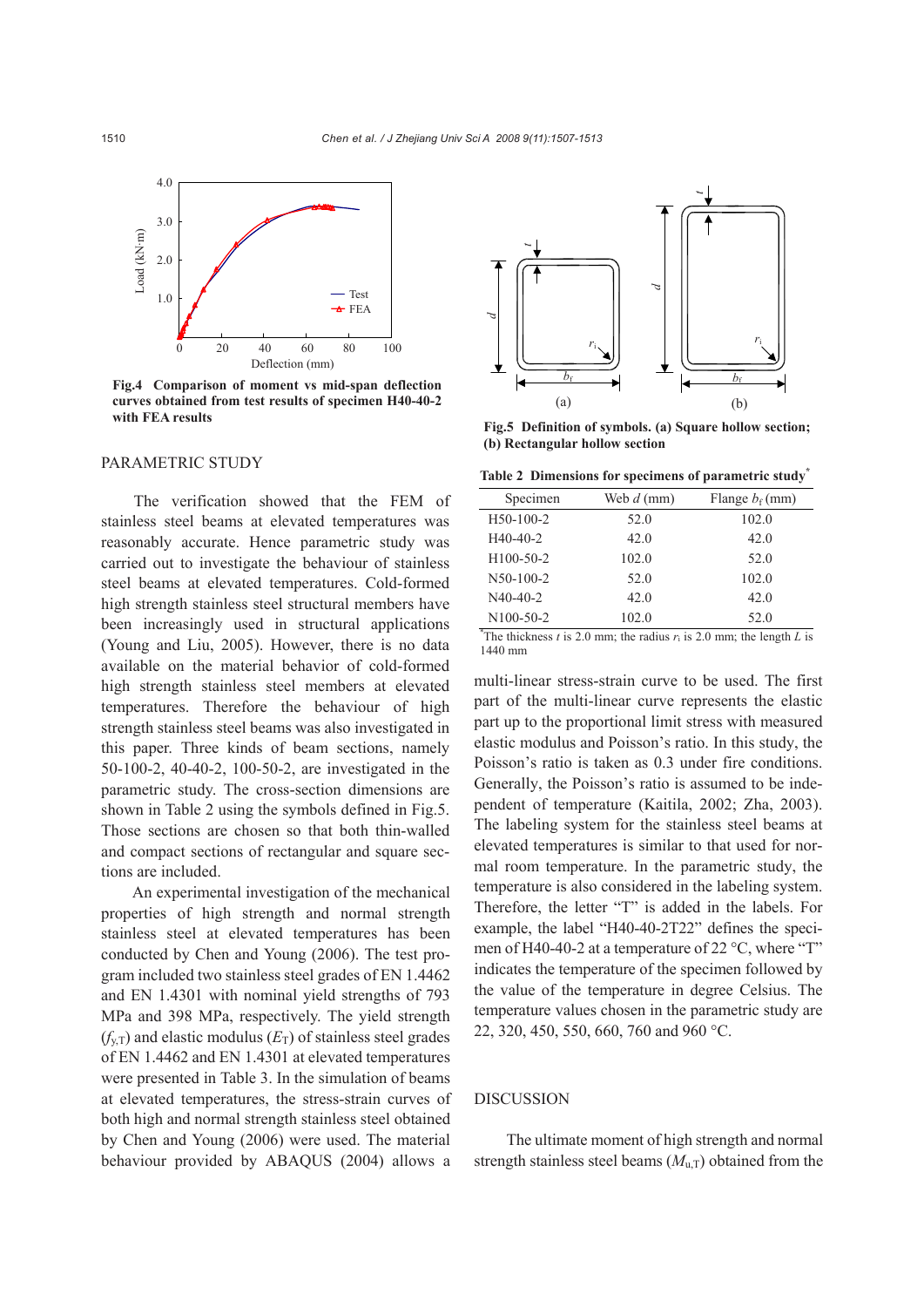FEA are shown in Tables 4 and 5, respectively. In addition, the moment vs mid-span deflection curves of specimen series H40-40-2 and N40-40-2 were also plotted, as shown in Figs.6a and 6b, respectively. It is shown that the moment vs mid-span deflection curves at elevated temperatures are generally similar to those at normal room temperature. When temperature increases, the mid-span deflection corresponding to the maximum moment also increases for temperatures lower than 660 °C, which means that the deformation capacity of stainless steel beams increases. However, the deformation capacity of stainless steel beams decreases when the temperature is higher than 660 °C.

The load ratio of the ultimate moment of stainless steel beams was plotted against different temperatures in Figs.7a and 7b for high strength stainless steel and normal strength stainless steel, respectively. The load ratio is defined as the maximum moment of a beam at elevated temperatures  $(M<sub>u T</sub>)$  compared to that at normal room temperature  $(M_{\text{u normal}})$ , as shown in Eq.(1):

$$
Load ratio=M_{u,T}/M_{u,normal}.
$$
 (1)

It is shown that the specimen lost approximately 30% of its strength when the temperature reached 450 °C. For high and normal strength stainless steel beams, the load ratio decreases rapidly when the temperature reaches 660 °C and 550 °C, respectively. For conservatism, 550 °C was considered as the limiting temperature for both high and normal strength stainless steel beams.

**Table 3 Material properties of stainless steel EN 1.4462 and EN 1.4301 at elevated temperatures used in the parametric study** 

| Temperature $(^{\circ}C)$ |             | Stainless steel grade EN 1.4462 |             | Stainless steel grade EN 1.4301 |  |
|---------------------------|-------------|---------------------------------|-------------|---------------------------------|--|
|                           | $E_T$ (MPa) | $f_{v,T}$ (MPa)                 | $E_T$ (MPa) | $f_{y,T}$ (MPa)                 |  |
| 22                        | 227000      | 731                             | 187000      | 398                             |  |
| 320                       | 162078      | 554                             | 193732      | 278                             |  |
| 450                       | 157992      | 532                             | 177837      | 270                             |  |
| 550                       | 156600      | 499                             | 168300      | 237                             |  |
| 660                       | 145961      | 386                             | 161194      | 208                             |  |
| 760                       | 92843       | 259                             | 107338      | 142                             |  |
| 960                       | 13620       | 23                              | 63580       | 46                              |  |

**Table 4 Ultimate moments for high strength stainless steel beams obtained from the FEA** 

| Specimen                               | $M_{\rm H\,T}$ (kN·m) | Specimen     | $M_{\rm u,T}$ (kN·m) | Specimen                               | $M_{\text{u}\,\text{T}}$ (kN·m) |
|----------------------------------------|-----------------------|--------------|----------------------|----------------------------------------|---------------------------------|
| H50-100-2T22                           | 6.6                   | H40-40-2T22  | 3.4                  | H100-50-2T22                           | 14.6                            |
| H <sub>50</sub> -100-2T <sub>320</sub> | 5.0                   | H40-40-2T320 | 2.7                  | H <sub>100</sub> -50-2T <sub>320</sub> | 11.5                            |
| H <sub>50</sub> -100-2T450             | 4.9                   | H40-40-2T450 | 2.5                  | H <sub>100</sub> -50-2T <sub>450</sub> | 11.1                            |
| H <sub>50</sub> -100-2T <sub>550</sub> | 4.8                   | H40-40-2T550 | 2.4                  | H <sub>100</sub> -50-2T550             | 10.4                            |
| H <sub>50</sub> -100-2T660             | 3.8                   | H40-40-2T660 | 1.9                  | H100-50-2T660                          | 7.8                             |
| H <sub>50</sub> -100-2T760             | 2.6                   | H40-40-2T760 | 1.1                  | H <sub>100</sub> -50-2T760             | 4.8                             |
| H <sub>50</sub> -100-2T960             | 0.3                   | H40-40-2T960 | 0.1                  | H100-50-2T960                          | 0.6                             |

**Table 5 Ultimate moments for normal strength stainless steel beams obtained from the FEA** 

| Specimen                               | $M_{\rm uT}$ (kN·m) | Specimen     | $M_{\rm H\,T}$ (kN·m) | Specimen                               | $M_{\rm H\,T}$ (kN·m) |
|----------------------------------------|---------------------|--------------|-----------------------|----------------------------------------|-----------------------|
| N50-100-2T22                           | 4.1                 | N40-40-2T22  | 2.0                   | N <sub>100</sub> -50-2T <sub>22</sub>  | 8.9                   |
| N <sub>50</sub> -100-2T <sub>320</sub> | 3.5                 | N40-40-2T320 | 1.4                   | N <sub>100</sub> -50-2T <sub>320</sub> | 6.4                   |
| N50-100-2T450                          | 3.4                 | N40-40-2T450 | 1.3                   | N100-50-2T450                          | 6.2                   |
| N <sub>50</sub> -100-2T <sub>550</sub> | 3.0                 | N40-40-2T550 | 1.2                   | N100-50-2T550                          | 5.5                   |
| N <sub>50</sub> -100-2T <sub>660</sub> | 2.9                 | N40-40-2T660 | 1.1                   | N <sub>100</sub> -50-2T660             | 5.2                   |
| N50-100-2T760                          | 1.8                 | N40-40-2T760 | 0.7                   | N100-50-2T760                          | 3.4                   |
| N50-100-2T960                          | 1.0                 | N40-40-2T960 | 0.2                   | N <sub>100</sub> -50-2T960             | 1.4                   |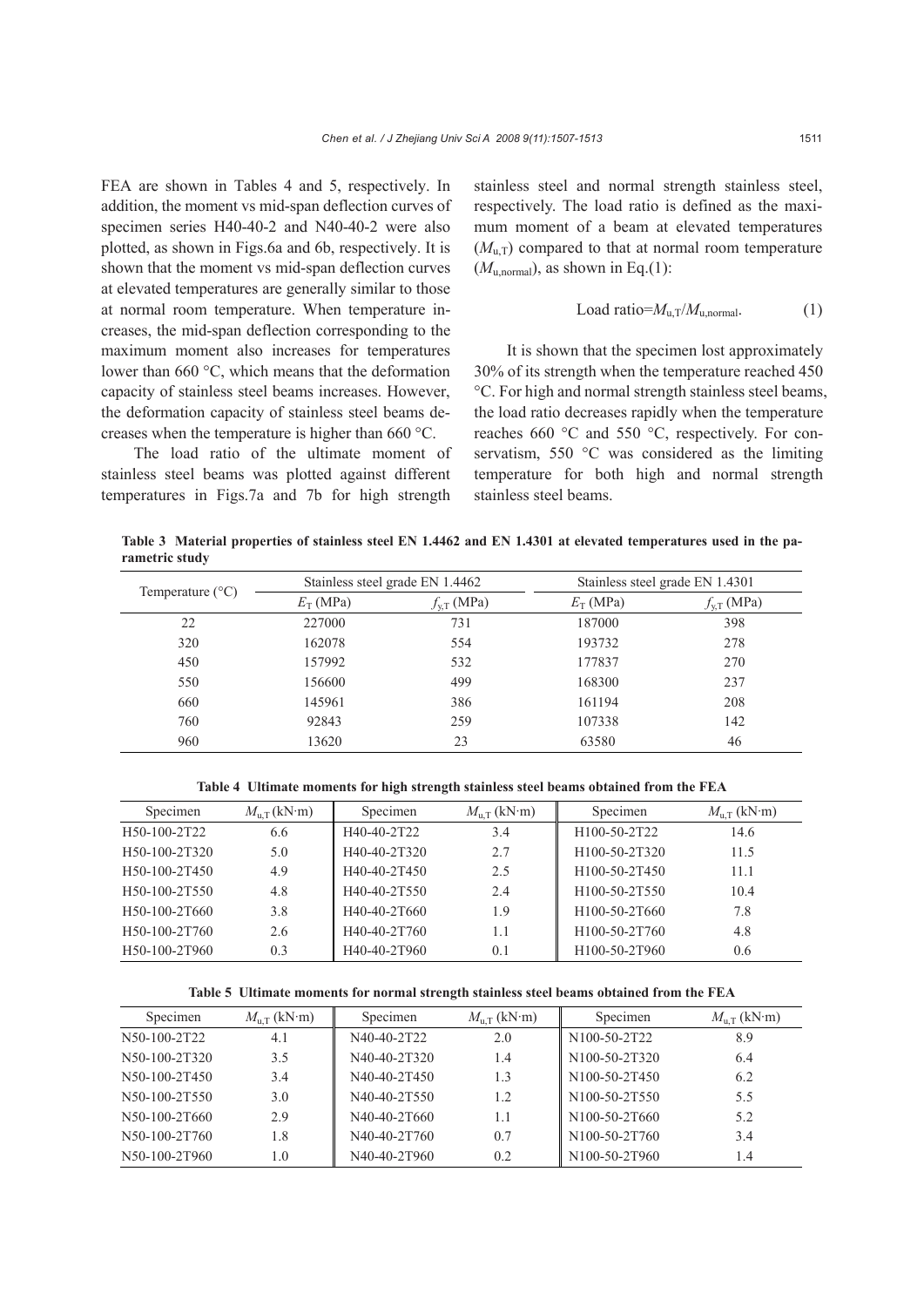

**Fig.6 Moment vs mid-span deflection curves of specimen series (a) H40-40-2 and (b) N40-40-2 at elevated temperatures**



**Fig.7 Load ratio of (a) high strength and (b) normal strength stainless steel beams at elevated temperatures**

The reduction ratio of yield strength  $(f_v)$  and elastic modulus (*E*) were also plotted in Fig.7 for comparison. It is shown that for high strength stainless steel, the load ratio curves are similar to the reduction ratio curves of material properties. For normal strength stainless steel, the load ratio curves are generally between the reduction ratio curves of yield strength and elastic modulus. The reduction ratio curves of elastic modulus could be considered as upper boundary while the reduction ratio curves of yield strength could be considered as lower boundary.

## **CONCLUSION**

This paper focuses on the behaviour of stainless steel beams at elevated temperatures. An accurate FEM was developed and verified against experimental results. It is shown that the FEM can simulate the stainless steel beams accurately. Therefore a parametric study was conducted using the verified FEM. Six series of stainless steel beams (42 specimens) having different cross-sectional dimensions and material properties were investigated. It is shown that the deformation capacity of stainless steel beams increases when the temperature increases in the range of 22~660 °C. However, the deformation capacity of stainless steel beams decreases when the temperature increases in the range of 660~960 °C. Based on the investigation, a limiting temperature of 550 °C for both high and normal strength stainless steel beams was suggested in this study. For high strength stainless steel beams, the load ratio curves are similar to the reduction ratio curves of material properties. For normal strength stainless steel beams, the reduction ratio curves of elastic modulus could be considered as upper boundary while the reduction ratio curves of yield strength could be considered as lower boundary.